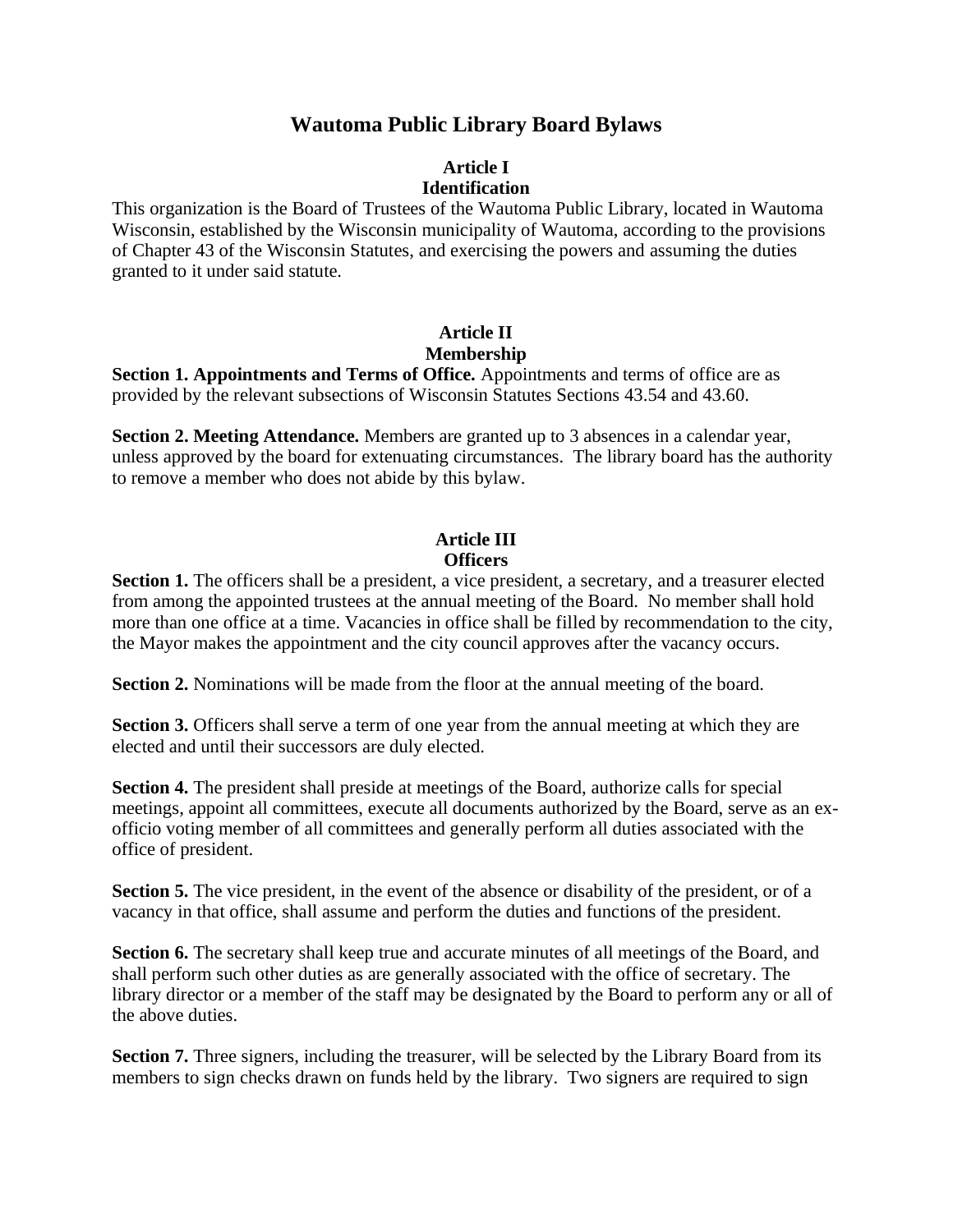checks at time of disbursement. The treasurer shall oversee the donation bank account by verifying funds to be deposited, make deposits, and reconcile with bank statement.

#### **Article IV Meetings**

#### **Section 1. Regular Meetings.** The regular meetings shall be held each month, the date and hour to be set by the Board.

**Section 2. Annual Meeting.** The annual meeting, which shall be for the purpose of the election of officers, shall be held at the time of the regular meeting in January of each year.

**Section 3. Agendas and Notices.** Meeting agendas and notices shall indicate the time, date, and place of the meeting and indicate all subject matters intended for consideration at the meeting.

**Section 4. Minutes.** Minutes of all meetings shall, at a minimum, indicate board members present, all items of business, all motions (except those that were withdrawn), and the result of all votes taken. Current board minutes shall be posted on a bulletin board in the library.

**Section 5. Special Meetings.** Special meetings may be called at the direction of any board member with approval of the president or vice president, for the transaction of business as stated in the call for the meeting. Except in cases of emergency, at least 48 hours notice shall be given. In no case may less than two hours notice be given.

**Section 6. Quorum.** A quorum for the transaction of business at any meeting shall consist of five members of the Board.

**Section 7. Open Meetings Law Compliance.** All Board meetings and all committee meetings shall be held in compliance with Wisconsin's open meetings law (Wisconsin Statutes Sections 19.81 to 19.98).

**Section 8. Parliamentary Authority.** The rules contained in Robert's Rules of Order, latest revised edition [or The Standard Code of Parliamentary Procedure by Alice F. Sturgis], shall govern the parliamentary procedure of the meetings, in all cases in which they are not inconsistent with these bylaws and any statutes applicable to this Board.

#### **Article V Committees**

**Section 1. Standing Committees.** The following committees: Fundraising, Historical Board, Personnel, Policy, Scholarship, Strategic Planning, Technology, shall be appointed by the president after the annual meeting and shall make recommendations to the Board as pertinent to Board meeting agenda items.

**Section 2. Ad Hoc Committees.** Ad hoc committees shall be appointed by the president, with the approval of the Board, to serve until the final report of the work for which they were appointed has been filed. These committees may also include staff and public representatives, as well as outside experts.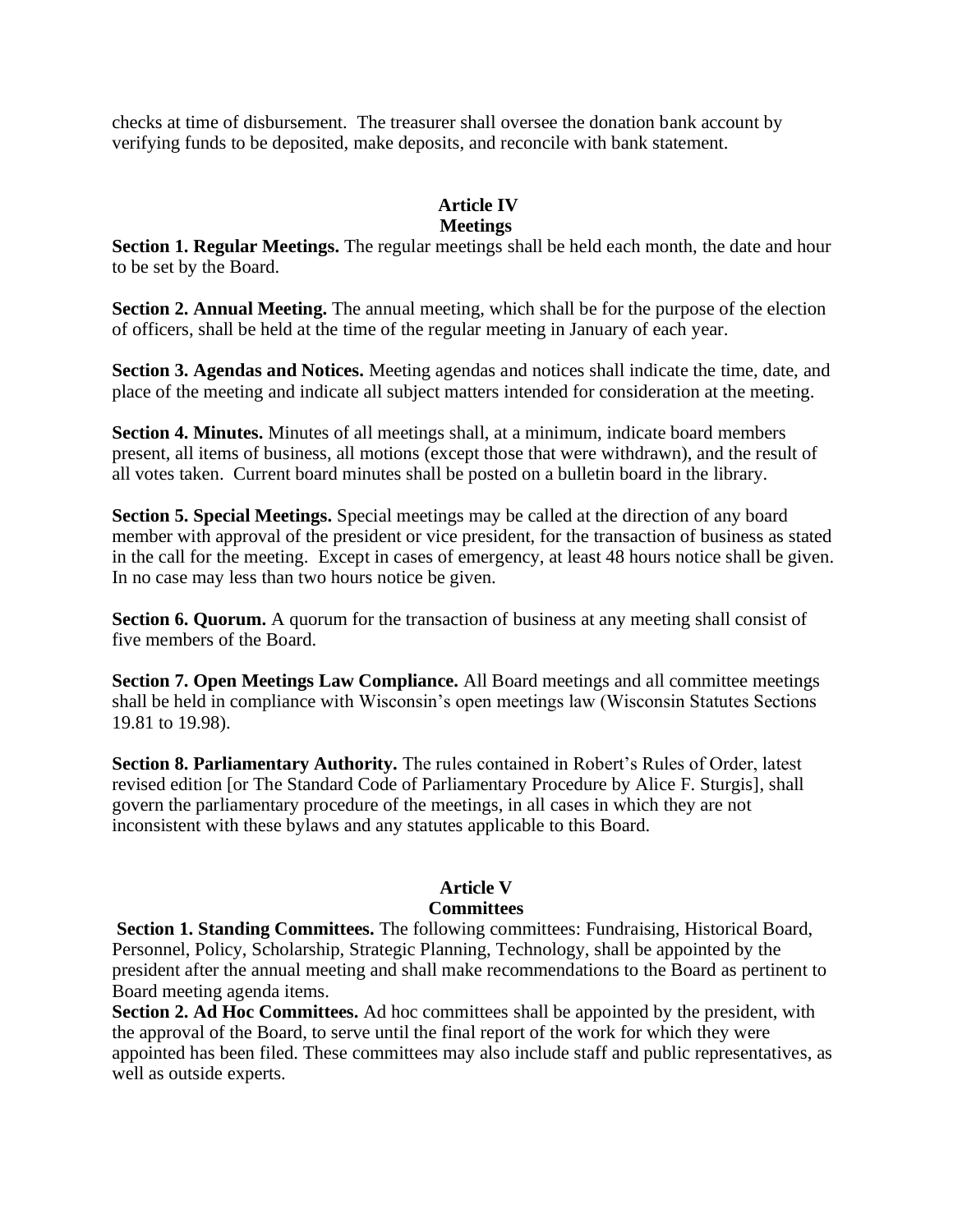**Section 3.** No committee shall have other than advisory powers.

#### **Article VI Duties of the Board of Trustees**

**Section 1.** Legal responsibility for the operation of the Wautoma Public Library is vested in the Board of Trustees. Subject to state and federal law, the Board has the power and duty to determine rules and regulations governing library operations and services.

**Section 2.** The Board shall select, appoint and supervise a properly certified and competent library director, and determine the duties and compensation of all library employees.

**Section 3.** The Board shall approve the budget and make sure that adequate funds are provided to finance the approved budget.

**Section 4.** The Board shall have exclusive control of the expenditure of all monies collected, donated or appropriated for the library fund and shall audit and approve all library expenditures.

**Section 5.** The Board shall supervise and ensure maintenance of buildings and grounds, as well as regularly review various physical and building needs to see that they meet the requirements of the total library program.

**Section 6.** The Board shall study and support legislation that will bring about the greatest good to the greatest number of library users.

**Section 7.** The Board shall cooperate with other public officials and boards and maintain vital public relations.

**Section 8.** The Board shall approve and submit the required annual report to the Wisconsin Department of Public Instruction Division for Libraries and Technology, and the city council.

## **Article VII Library Director**

The board of trustees shall recommend the library director to the city council for appointment. The library director shall be responsible to the Board and shall be considered the executive officer of the library under the direction and review of the Board, and subject to the policies established by the Board. The director shall act as technical advisor to the Board. The director shall be invited to attend all Board meetings (but may be excused from closed sessions) and shall have no vote.